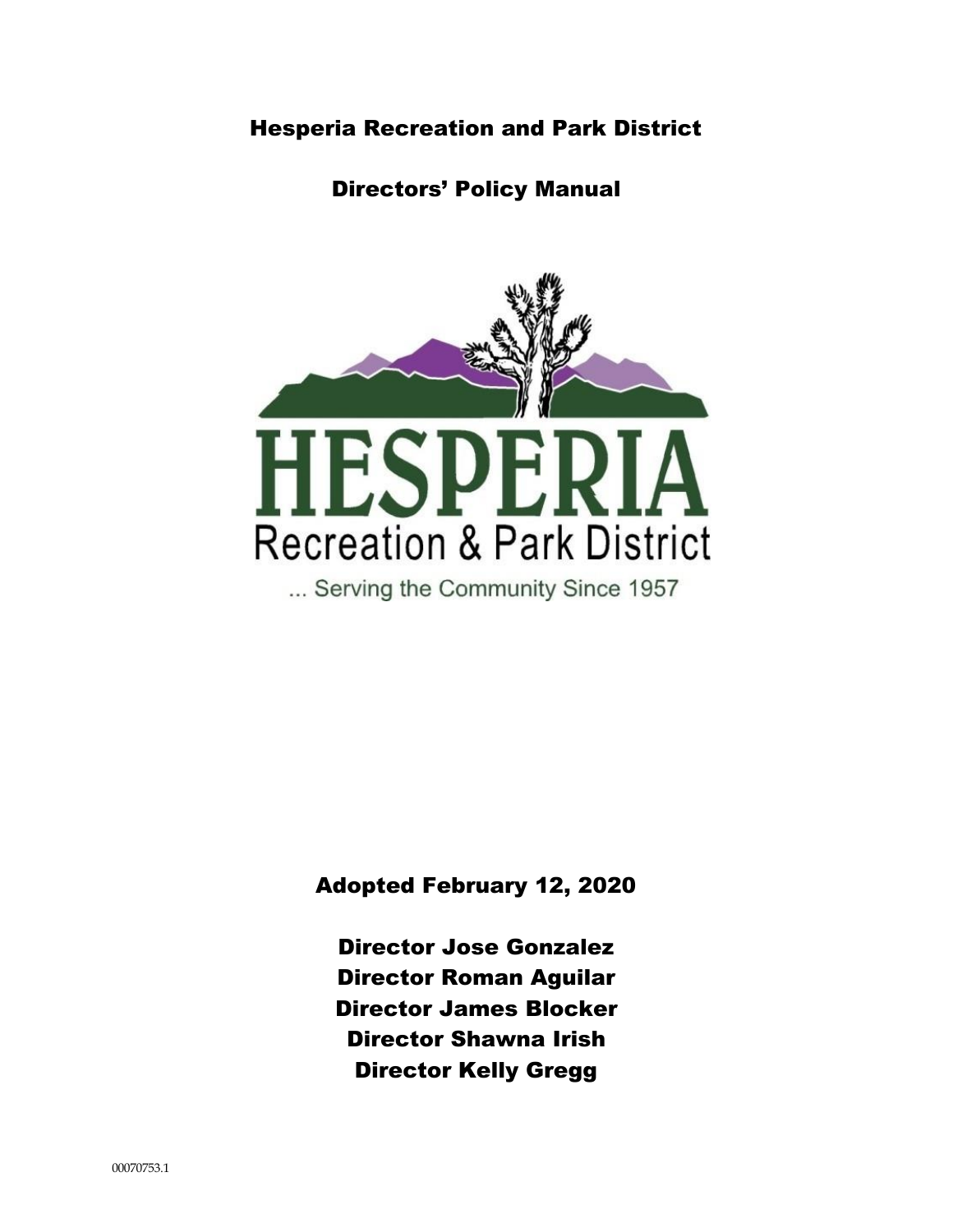# Contents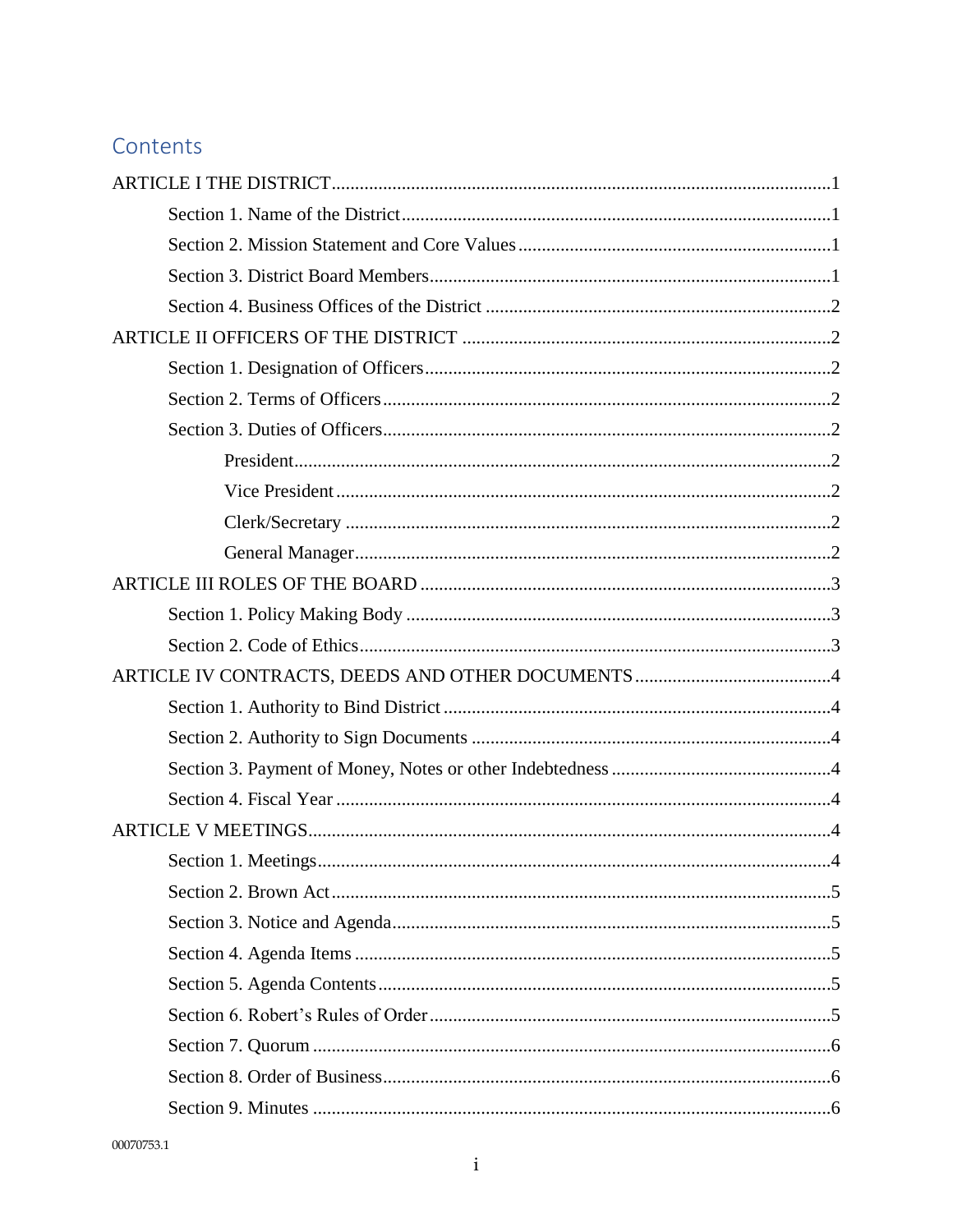| Section 2. Training, Education and Conferences for Board Members 7 |  |
|--------------------------------------------------------------------|--|
|                                                                    |  |
|                                                                    |  |
|                                                                    |  |
|                                                                    |  |
|                                                                    |  |
|                                                                    |  |
|                                                                    |  |
|                                                                    |  |
|                                                                    |  |
|                                                                    |  |
|                                                                    |  |
|                                                                    |  |
|                                                                    |  |
|                                                                    |  |
| ARTICLE XI BOARD OF DIRECTORS POLICY MANUAL REVISIONS 11           |  |
| Section I                                                          |  |
| Section II                                                         |  |
| Section III                                                        |  |
| <b>Section IV</b>                                                  |  |
| Section V                                                          |  |
| Section VI                                                         |  |
|                                                                    |  |
|                                                                    |  |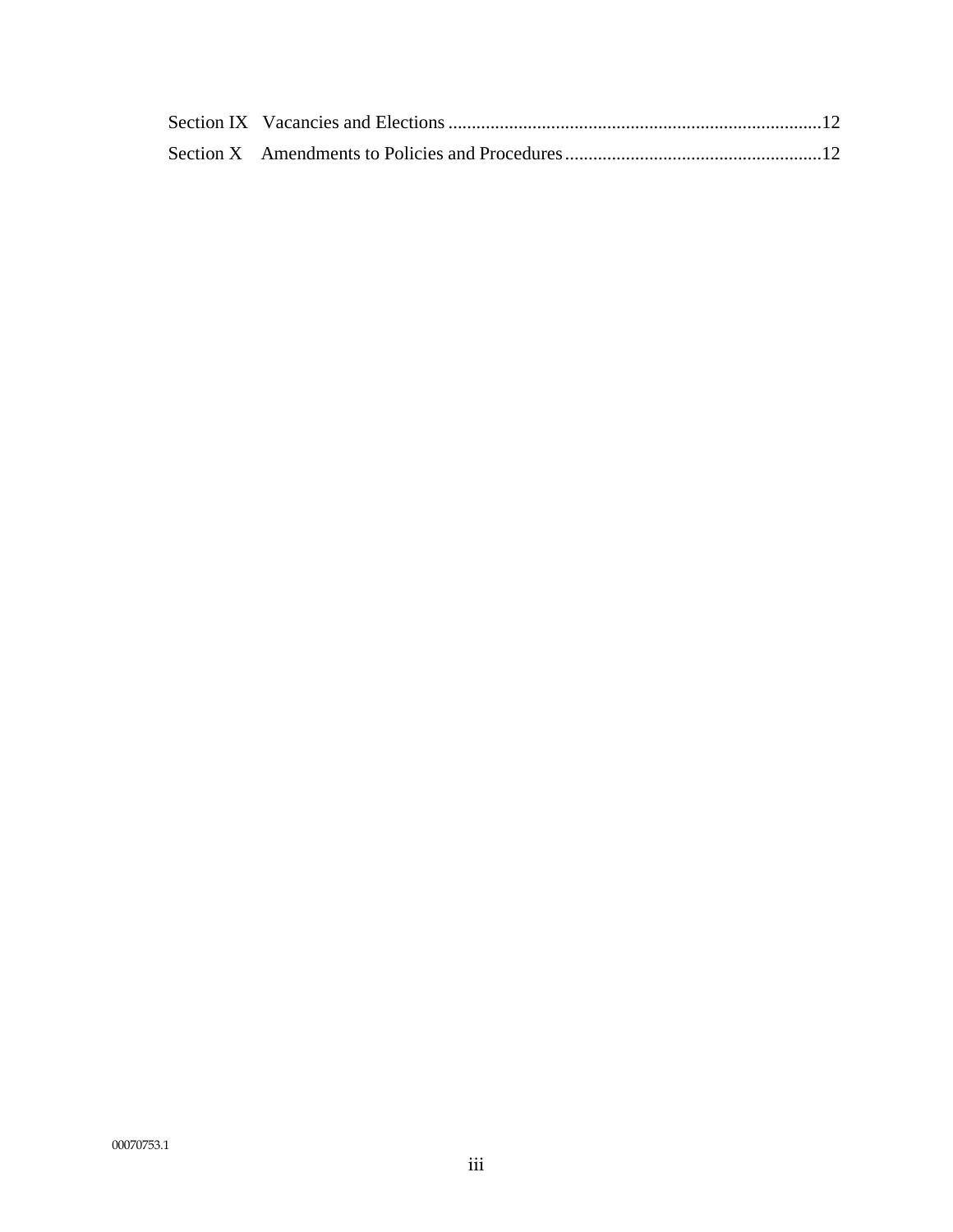# <span id="page-4-0"></span>ARTICLE LTHE DISTRICT

# <span id="page-4-1"></span>Section 1. Name of the District

The name of the District is the Hesperia Recreation and Park District (referred to hereinafter as the "District").

# <span id="page-4-2"></span>Section 2. Mission Statement and Core Values

The District has been established to make life better and enrich the quality of life for our community by providing a variety of leisure time and recreation activities, parks, and facilities that promote health and wellness, learning and fun. In order to serve our community and be recognized as a quality recreation and park district we must:

- Be financially stable and sustainable.
- Be the leisure time and recreational activities provider of choice in the Victor Valley.
- Distinguish HRPD as a major partner with other agencies and organizations for recreation, park, and open space needs.
- Be an employer of choice.
- Be the best part of our patron's day by demonstrating excellent customer service that exceeds expectations.
- Evolve with emerging opportunities, while maintaining our existing facilities and infrastructure.
- Actively market, promote, inform and educate our residents about the many benefits of recreation, parks and open space.

When making policy-level decisions, the District must be able to answer "yes" to the following questions to reflect the District's Core Values:

- Does it provide cost-appropriate programs to our service area?
- Does it build on and leverage our network of partners?
- Does it reflect our commitment to meet the diverse needs of those we serve?
- Will it support high quality customer service?
- Does it clearly protect and enhance our investment in facilities and other assets?
- Does it support those that make it happen every day our employees and volunteers?
- Will it support best workplace practices?
- Does it support our ability to govern as a Board and team with honesty, openness and respect?
- Is it cost-efficient?

# <span id="page-4-3"></span>Section 3. District Board Members

The District Board shall be composed of five (5) Board members. Until 2022, each Director is elected at large by all voters of the District. In 2022, the District will begin to change to election of Directors by district, with each Director representing one district. Those districts have not yet been determined.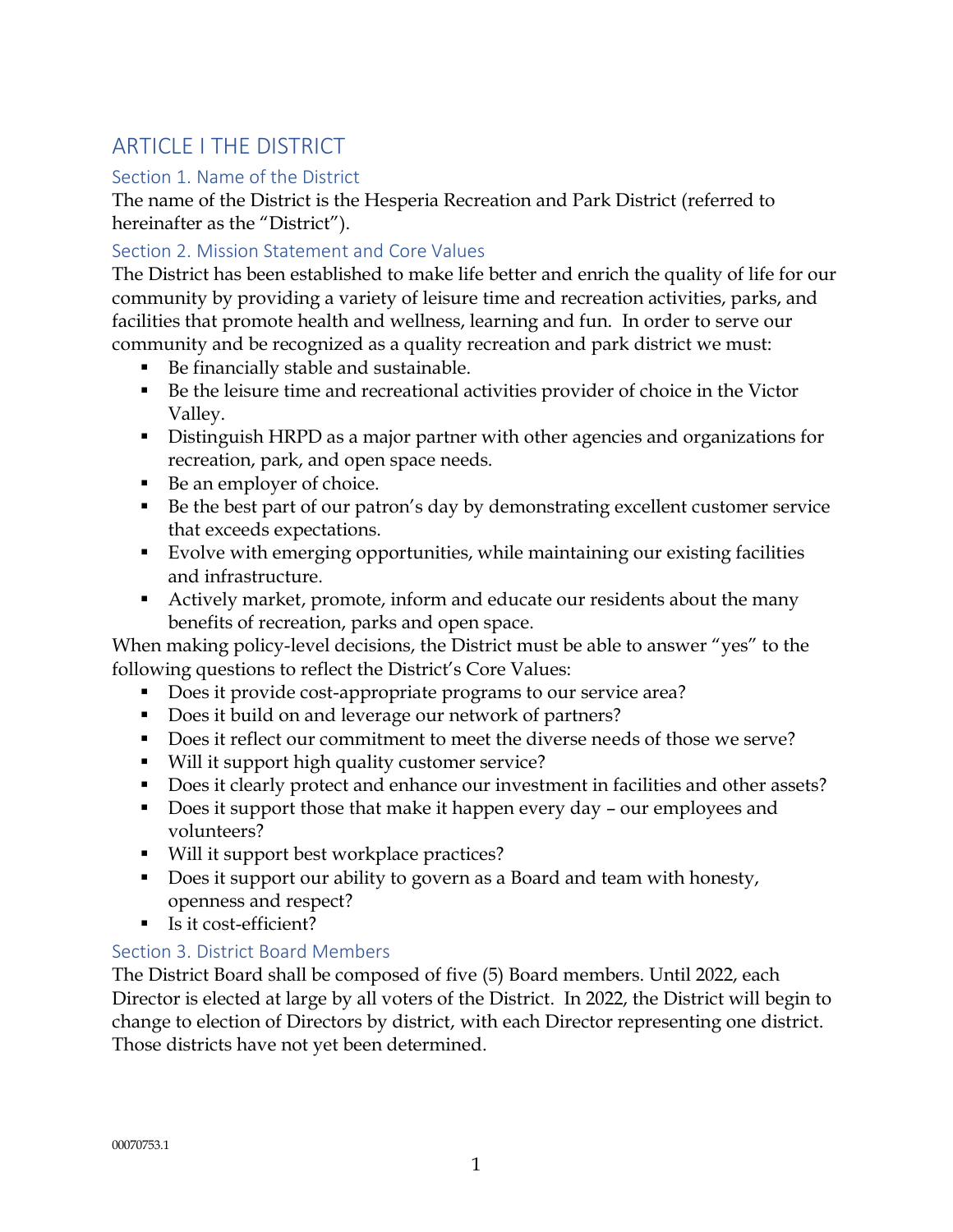#### <span id="page-5-0"></span>Section 4. Business Offices of the District

Business offices of the District shall be in such locations within the District as may be selected from time to time by resolution or motion of the District Board. The principal business office of the District shall be at: Physical Address: 16292 Lime Street, Hesperia, California 92345, Mailing Address: P.O. Box 401055, Hesperia, California 92340, unless and until changed by resolution of the District Board.

# <span id="page-5-1"></span>ARTICLE II OFFICERS OF THE DISTRICT

### <span id="page-5-2"></span>Section 1. Designation of Officers

The officers of the District Board are the President and the Vice President. The President and Vice President shall be elected by and from the District Board. At present, the Board has determined that the Clerk/Secretary is a staff member appointed by the Board. The Board may determine to appoint its members to act as other officers, such as a Treasurer and Secretary.

### <span id="page-5-3"></span>Section 2. Terms of Officers

The President and Vice President shall serve terms ending with the election of their successors, or until death, resignation or removal from office. The annual election of the President and Vice President shall be made at the first regular meeting in December of each calendar year or at the same time as new Board members, if any, are seated, or by a majority vote of all Board members.

#### <span id="page-5-4"></span>Section 3. Duties of Officers

#### <span id="page-5-5"></span>President

The President shall preside at all meetings of the District Board and perform such other duties as required by law. Duties may include ad hoc and standing committee appointments, executing approved documents and papers on behalf of the Board of Directors and carrying out the directives, if any, of the Board. The President shall represent the District at ceremonial and official events.

#### <span id="page-5-6"></span>Vice President

The Vice President, in the absence or incapacity of the President, shall perform the duties of the President. Should the office of the President become vacant, the Vice President shall perform the duties of the President until the District Board selects a new President.

#### <span id="page-5-7"></span>Clerk/Secretary

The Clerk/Secretary shall prepare or cause to be prepared minutes of all public meetings of the Board, shall prepare and post Agendas and other materials and shall attest to all contracts. The Clerk/Secretary may appoint one or more deputies to assist him/her who shall have the same authority. The General Manager shall not act as Clerk/Secretary.

#### <span id="page-5-8"></span>General Manager

The Board shall fix the qualifications and duties of the General Manager and appoint a General Manager by contract.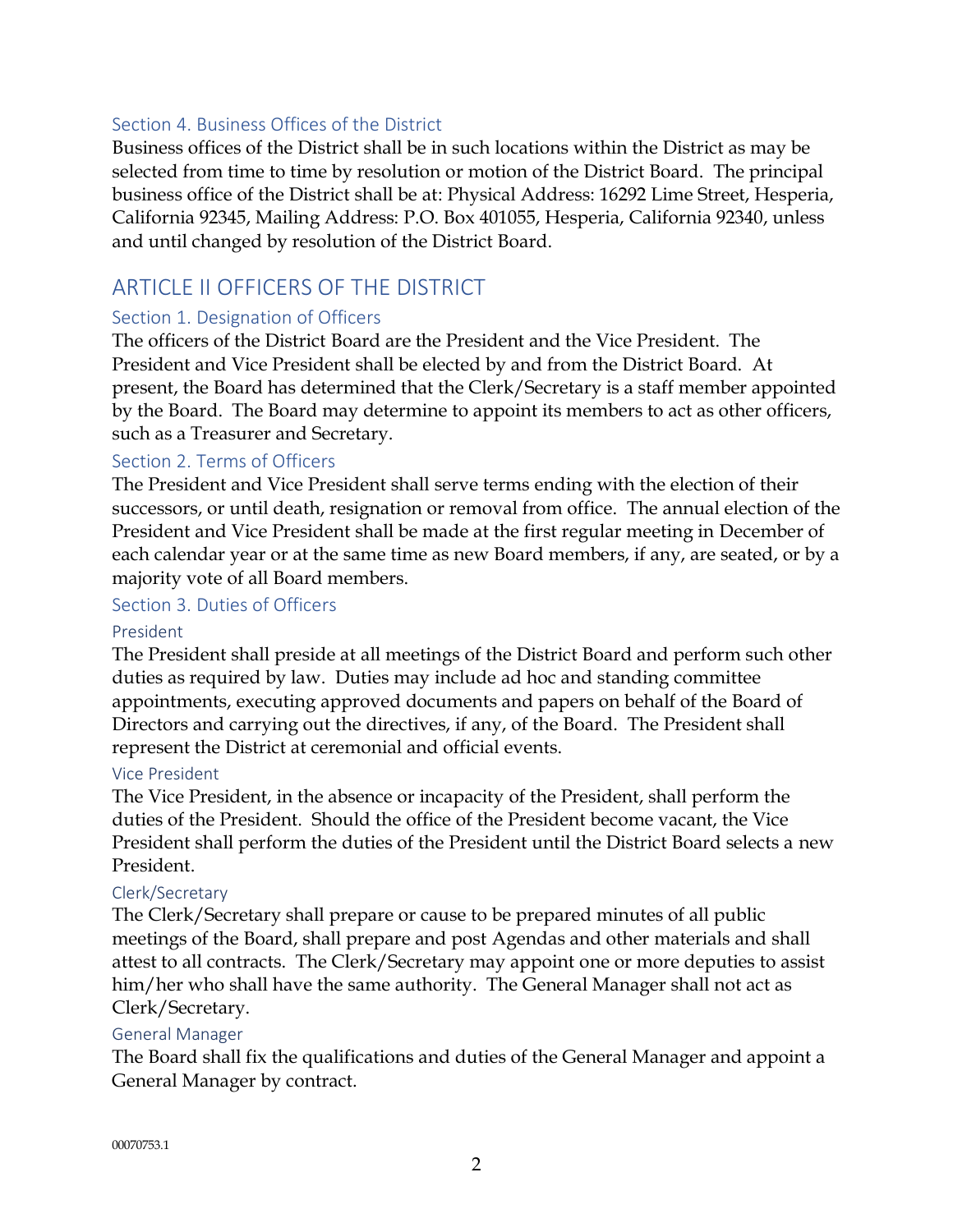# <span id="page-6-0"></span>ARTICLE III ROLES OF THE BOARD

# <span id="page-6-1"></span>Section 1. Policy Making Body

The Board of Directors, as the governing body representing the people of the District, determines all questions of policy to be employed in the operation of the District. Board authority lies with a majority of the Board, not an individual Director.

## <span id="page-6-2"></span>Section 2. Code of Ethics

The Board of Directors is committed to providing excellence in legislative leadership that results in the provision of the highest quality of services and representation to the District's constituents. In order to assist in the governing behavior between and among members of the Board of Directors, the following guidelines are recommended:

- The dignity, style, values, and opinions of each Director shall be respected.
- Responsiveness and attentive listening in communication are encouraged.
- The needs of the District's constituents should be the priority of the Board of Directors.
- The primary responsibility of the Board of Directors is the formulation and evaluation of policy. Routine matters concerning the operational aspects of the District should be delegated to the District's General Manager.
- Directors should commit themselves to focusing on issues. The presentation of the opinions of others should be encouraged.
- Different viewpoints are healthy in the decision-making process. Individuals have the right to disagree with ideas and opinions. Once the Board of Directors takes action, Directors should not create barriers to the implementation of such action.

Directors should practice the following procedures:

- In seeking clarification on informational and policy items, complaints from citizens or property owners or health and safety issues, Directors are encouraged to directly approach the General Manager except in emergency situations.
- In seeking clarification for administrative policy-related concerns, especially those involving personnel, legal action, land acquisition, finances and programming, said concerns may be directed to the General Manager.
- The smooth working of the District is a team effort. All individuals should try to work together in the collaborative process, assisting each other in conducting the affairs of the District.

The District also may provide the Board member with materials, equipment or methods of communication to assist the Board member in fulfilling his or her obligations. For example, the District provides Board members with official email addresses. These email addresses must be used only for official, public business. The Board member should have no expectation of privacy in emails sent or received using such email account, unless protected by a recognized privilege, such as the attorney-client privilege. The Board member shall not provide access to and may not allow the use of the account by other and/or private persons.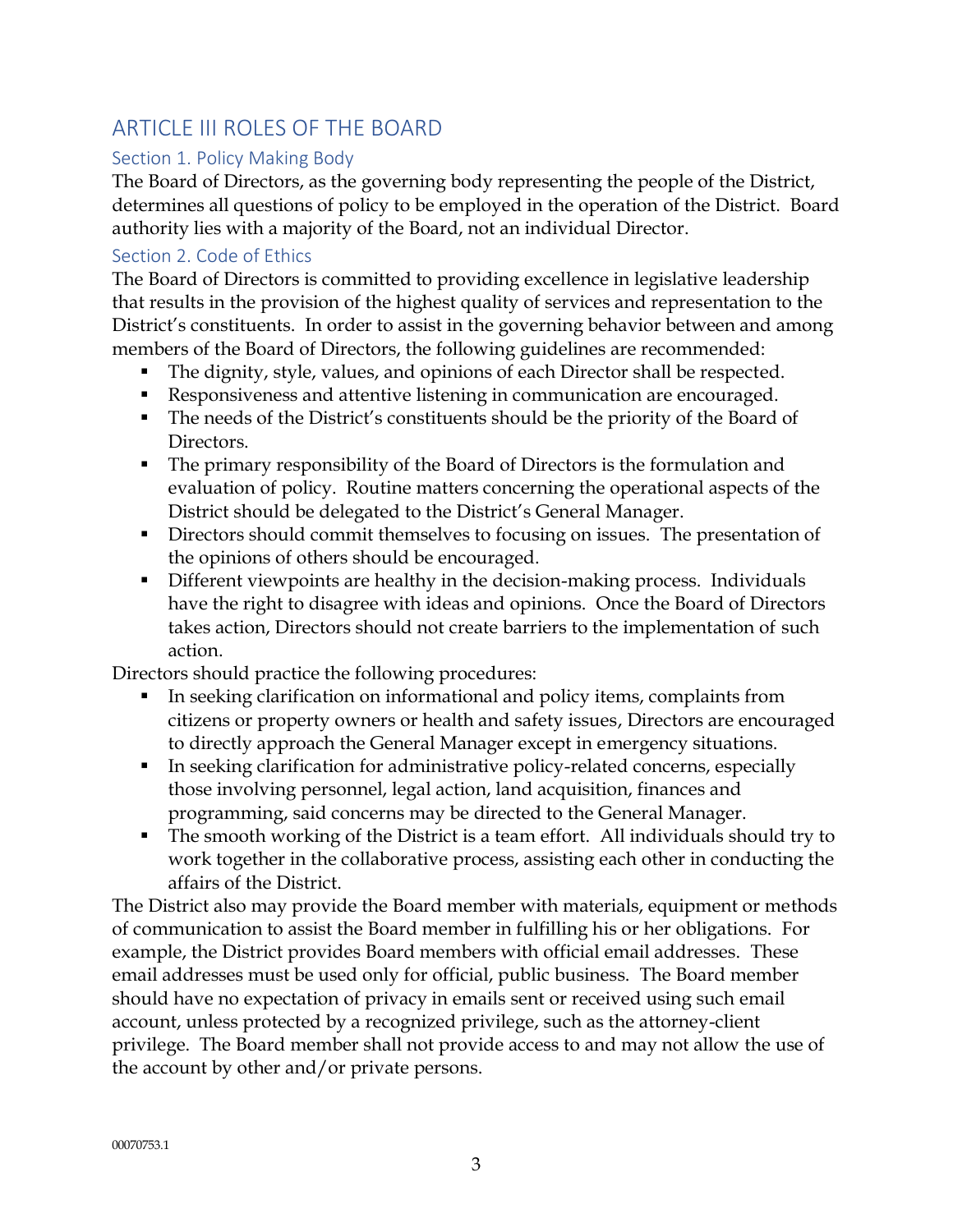# <span id="page-7-0"></span>ARTICLE IV CONTRACTS, DEEDS AND OTHER DOCUMENTS

# <span id="page-7-1"></span>Section 1. Authority to Bind District

Except as set out here, no member, officer, agent or employee of the District, without prior authority by a vote of the District Board, shall have any power or authority to bind the District by a contract, to pledge its credits, or to render it liable for any purpose.

# <span id="page-7-2"></span>Section 2. Authority to Sign Documents

Subject to the provisions of the District's purchasing policies, the General Manager shall have the power and authority to execute contracts or agreements on behalf of the District, in amounts of \$10,000.00 or less for proper District purposes or in any amount when authority specifically is delegated to the General Manager by the District Board. Otherwise, the District Board shall consider and act on all contracts and agreements over \$10,000.00.

The President, or in his or her absence or capacity, the Vice President shall execute on behalf of the District all contracts, deeds, resolutions and other documents authorized by the District Board unless the General Manager specifically is so authorized. Nothing herein contained shall prohibit or be construed to prohibit the District Board from authorizing any other officer or employee of the District to execute such instruments and documents.

## <span id="page-7-3"></span>Section 3. Payment of Money, Notes or other Indebtedness

All checks, drafts or other order for the payment of money, notes or other evidence of indebtedness issued in the name of or payable to the District shall be signed or endorsed by such person or persons and in such manner as from time to time shall be determined by the District Board.

## <span id="page-7-4"></span>Section 4. Fiscal Year

The fiscal year of the District shall run from July 1 to June 30 of the following year.

# <span id="page-7-5"></span>ARTICLE V MEETINGS

#### <span id="page-7-6"></span>Section 1. Meetings

The District Board shall hold regular meetings on the second Wednesday of each month beginning at 6:00 p.m. located at the Board meeting room at Lime Street Park Community Center, 16292 Lime Street, Hesperia, California, or as fixed from time to time by resolution as required by the Brown Act. When the day for the regular meeting of the Board falls on a legal holiday, the Board, at the preceding meeting, shall determine the time and date of any rescheduled meeting. The Board may cancel a meeting in the same manner as the Agenda is posted. Any regular meeting may be adjourned to a time, place and date certain as long as that date is before the next regularly scheduled meeting. Otherwise, once adjourned, the meeting may not be reconvened. The District Clerk/Secretary may adjourn a noticed meeting for lack of a quorum. The Board may also hold special or emergency meetings as allowed by law. If on an occasional basis, the Board wishes to hold a regular meeting at a location within the District other than the Board meeting room, the notice of the regular meeting shall

00070753.1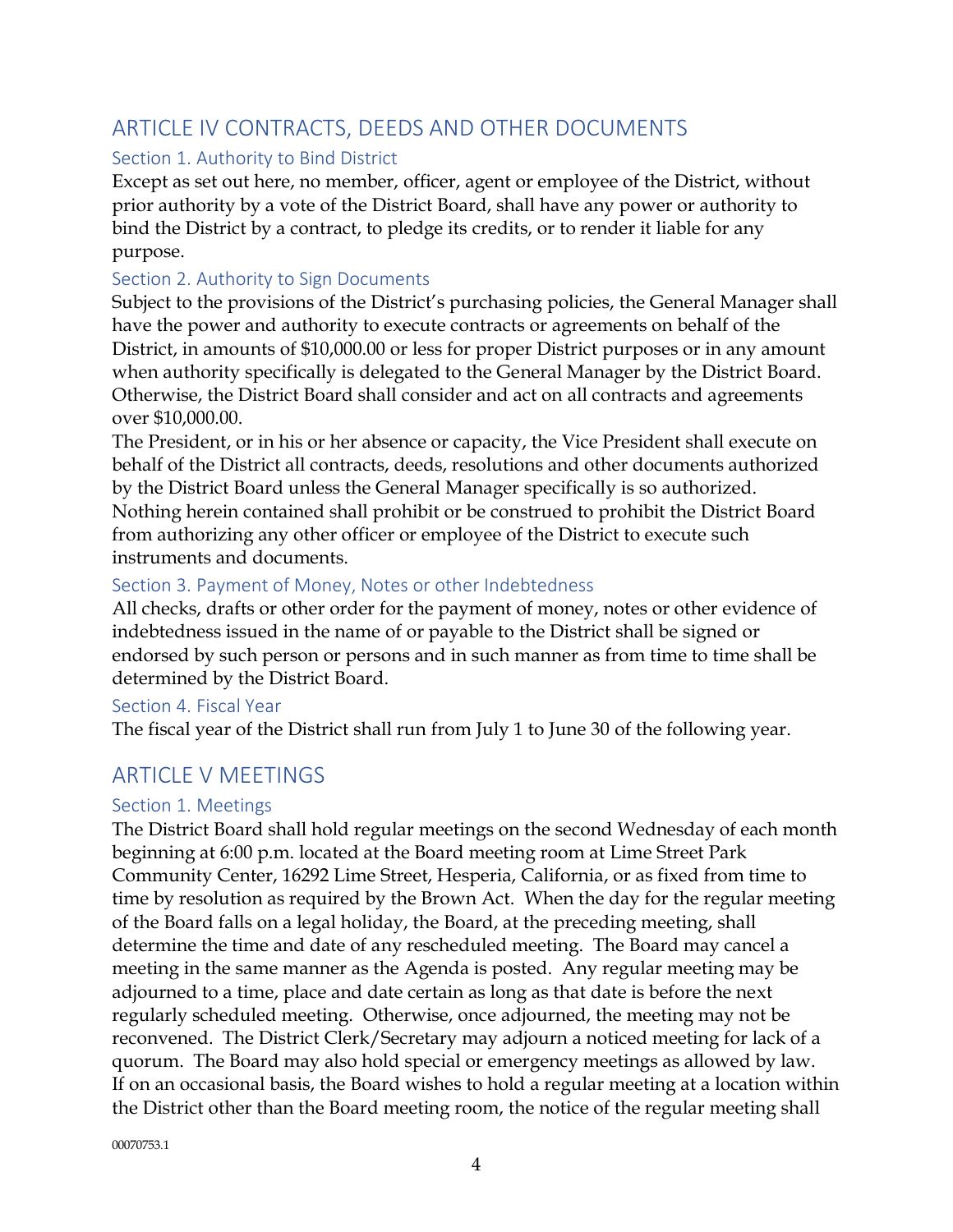state the change of location and the Board meeting room shall be posted with a notice showing the changed location.

## <span id="page-8-0"></span>Section 2. Brown Act

All meetings of the Board shall be called and conducted in accordance with the provisions of the Ralph M. Brown Act, Government Code Sections 54950 et seq., as it may be amended, except as stricter provisions are provided in these rules.

## <span id="page-8-1"></span>Section 3. Notice and Agenda

The notice of and an Agenda for each regular meeting shall be prepared by the General Manager, and reviewed and approved by the Board President or Vice-President. Upon such approval, the District Clerk/Secretary shall cause copies to be mailed, electronically transmitted, and/or delivered to members at least 72 hours prior to the meeting, and posted in accordance with applicable law, including posting on the District website.

### <span id="page-8-2"></span>Section 4. Agenda Items

Any Board member may place an item on the Agenda by providing a request for such an item to the General Manager or Board President at least one week before the next scheduled meeting, along with any back-up information.

### <span id="page-8-3"></span>Section 5. Agenda Contents

Each Agenda shall provide a public comment period during which members of the public shall be afforded an opportunity to address the District Board on items of interest to the public (other than agenda items) not on the Agenda that are within the District's jurisdiction. Individuals shall be limited to five (5) minutes for his or her comments during the said public comment period.

At the time the District Board considers each Agenda item, the President shall allow interested members of the public to comment on such Agenda item for a five (5) minute period. By motion adopted by a majority of the District Board present and voting, the District Board may overrule the President and/or adopt different time limitations for individual speakers and for public testimony on such Agenda item. For the convenience of the District Board, members of the public may be requested but not required to complete and submit to the Board, prior to the meeting, a card indicating the Agenda item on which such person desires to address the District Board. Whenever a group of persons wishes to address the District Board on the same subject matter, it shall be proper for the President to request that a spokesperson is chosen by the group to address the District Board and to otherwise try to limit the number of persons addressing the District Board as to avoid unnecessary repetitions. A video or PowerPoint presentation may be allowed if presented at least 24 hours in advance, reviewed for obscene or criminal content and in a format compatible with existing available District equipment. The video or PowerPoint presentation shall comply with the allowed time frames.

## <span id="page-8-4"></span>Section 6. Robert's Rules of Order

Unless otherwise specified in State law or in these Policies, Robert's Rules of Order as modified for public agencies shall govern the conduct of meetings of the District Board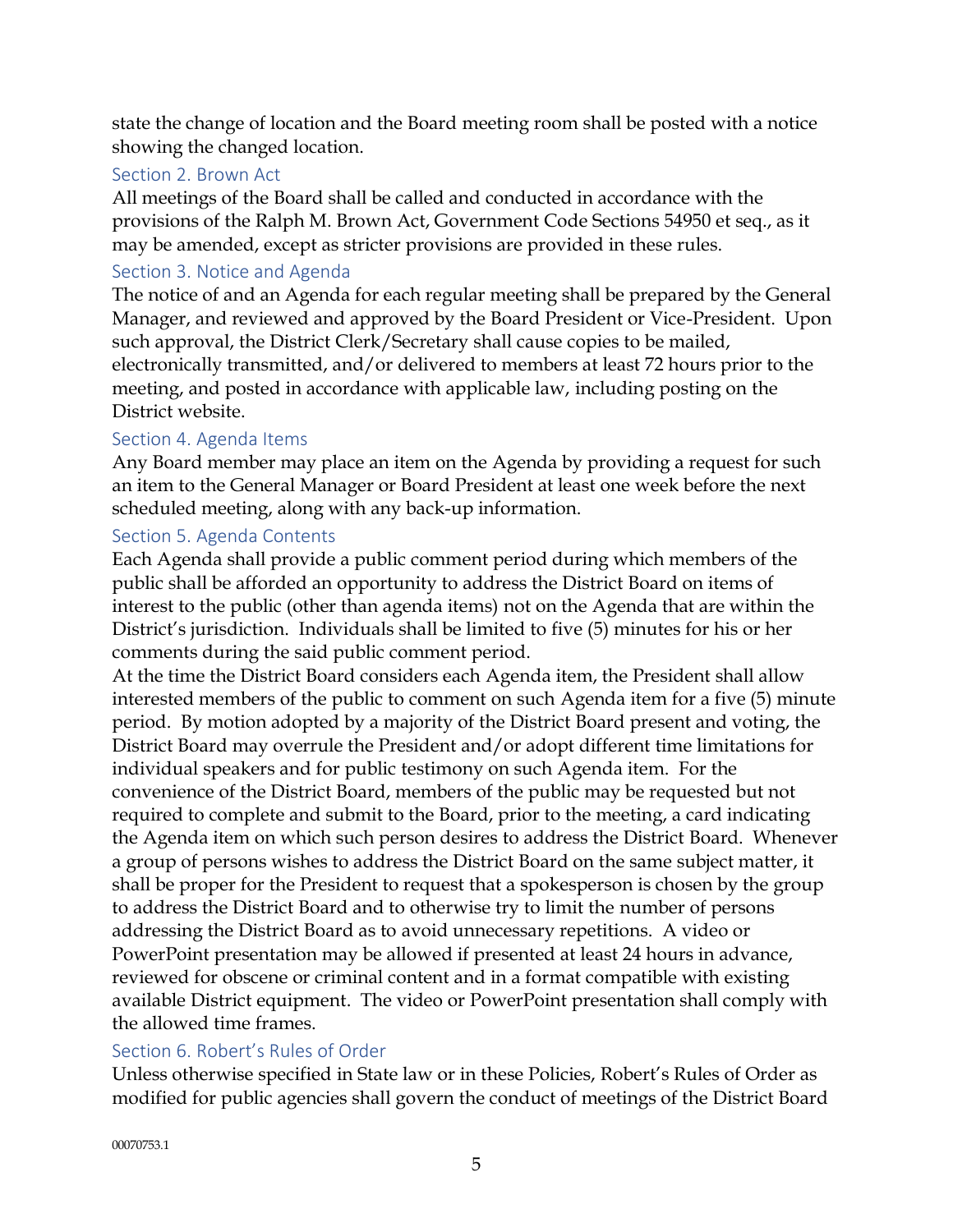and the President's decision on any procedural question shall be final. No person shall address the District Board at any meeting until the President has first recognized him or her. The President shall serve as the Parliamentarian. A majority of the Board, present and voting, may overrule the determination of the President as the Parliamentarian.

## <span id="page-9-0"></span>Section 7. Quorum

Three-fifths (3/5) of the District Board shall constitute a quorum for the purposes of the transaction of business relating to the District, and except as otherwise provided herein, all official acts of the District shall require the affirmative vote of a majority of the members of the District Board. If only three (3) members are present, they must all vote in the same way or no action occurs. No action means that the proposed action fails.

## <span id="page-9-1"></span>Section 8. Order of Business

The order of business of each meeting shall be as contained in the Agenda prepared by the General Manager or Clerk/Secretary. The Agenda shall be a numbered listing by topic of the subjects which shall be taken up for consideration in the following order. When a Special Meeting is called, items will be listed only as needed but the order will be maintained.

### <span id="page-9-2"></span>Section 9. Minutes

The District Clerk/Secretary shall cause to be kept minutes of all public/open session regular, adjourned regular and special meetings of the District Board, and shall cause a copy of the minutes to be placed in the Agenda packet for approval at a subsequent meeting. If the District Clerk/Secretary has not been appointed or is not present, the Deputy Clerk/Secretary may act in such absence or the District Board shall appoint an acting Clerk/Secretary to keep official minutes of such meeting.

#### <span id="page-9-3"></span>Section 10. Closed Session

Nothing contained in these Policies and Procedures shall be construed to prevent the District Board from holding closed sessions during a regular or special meeting concerning items outlined under the Brown Act.

#### <span id="page-9-4"></span>Section 11. Attendance at Meeting

Members of the Board of Directors shall attend all regular and special meetings of the Board unless there is a good cause for absence.

# <span id="page-9-5"></span>ARTICLE VI COMMITTEES/REPRESENTATIVES

## <span id="page-9-6"></span>Section 1. Standing Committee(s)

Standing committee(s) of the District Board are as follows: Finance - two (2) members; Personnel - two (2) members; Safety and Security - two (2) members; Tri-Agency - two (2) members and 1 alternate; and HARD Foundation – two (2) members and 1 alternate. The District Board may, as it deems appropriate, appoint additional standing committees. Each committee shall, by majority vote, elect a Chair at its first meeting and thereafter from time to time as required. The District Clerk/Secretary, as needed, shall schedule committee meetings. Such standing committees shall be governed by the Brown Act.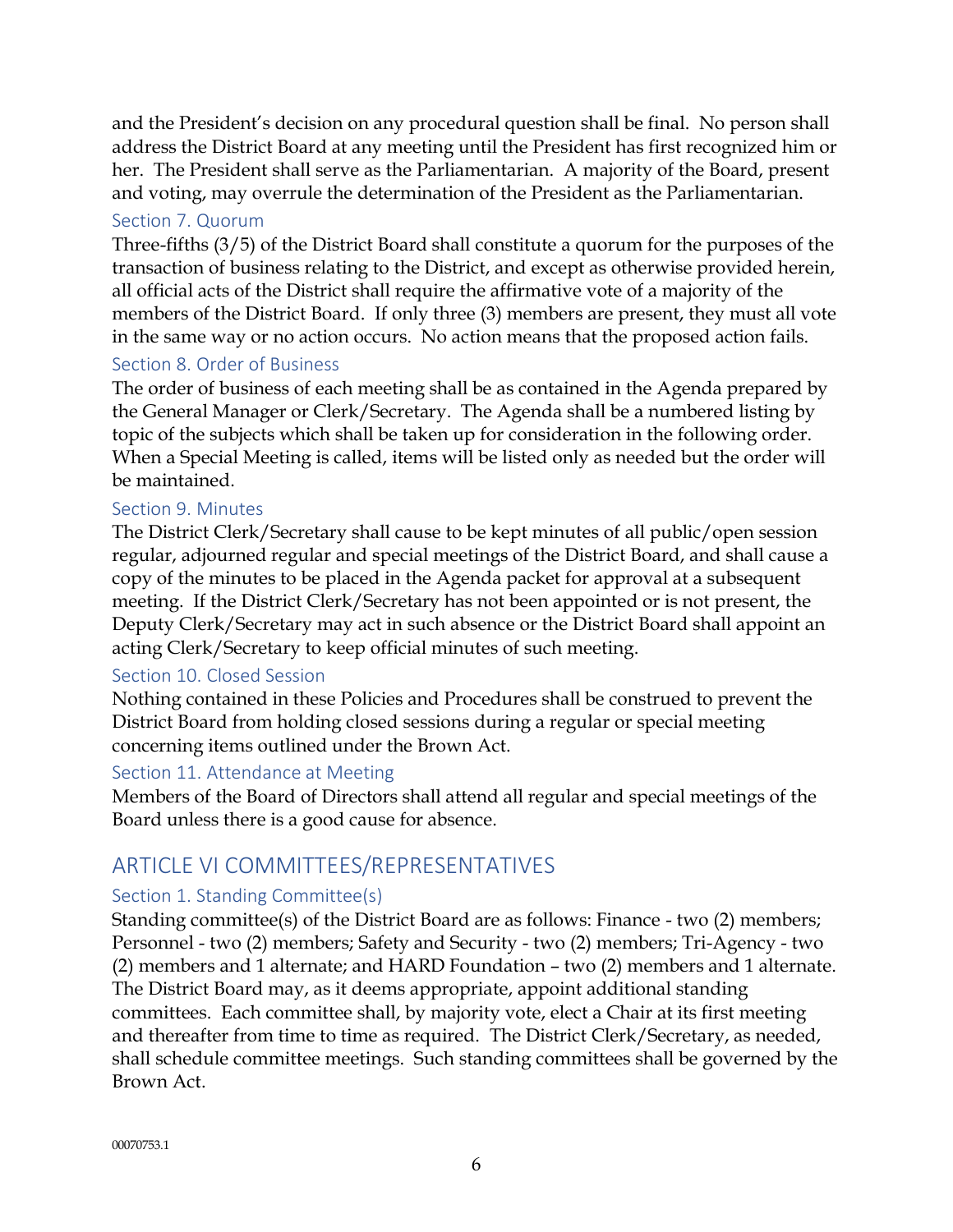### <span id="page-10-0"></span>Section 2. Ad Hoc Committee(s)

The President from time to time may appoint ad hoc committees of fewer than a quorum of the Board to address specific and temporary issues. Such ad hoc committees are not subject to the Brown Act. Any meeting of such a committee shall be deemed to be a meeting of the District Board only for purposes of compensation of the members of such committee.

The General Manager may need only attend committee meetings when requested to do so by the committee chair.

# <span id="page-10-1"></span>ARTICLE VII BOARD COMPENSATION

#### <span id="page-10-2"></span>Section 1. Compensation of Members

Each member of the District Board may receive such sums as may be fixed by the District Board pursuant to state law. First, the Board may receive compensation in the amount of \$150.00 for their attendance at meetings and other related functions, not to exceed \$1,500.00 compensation per member in any one calendar month for no more than ten meetings in a calendar month. Second, in addition to the stipend, members of the District Board may be allowed actual necessary traveling and incidental expenses incurred in the performance of the official business of the District as approved by the District Board as well as health, welfare and retirement benefits as allowed by state law and adopted by the Board. At current, the District provides vision, dental and health insurance benefits at no-cost to each member of the District Board.

# <span id="page-10-3"></span>ARTICLE VIII BOARD TRAINING AND REIMBURSEMENT

#### <span id="page-10-4"></span>Section 1. New Board Orientation

The General Manager and Board Clerk/Secretary shall provide orientation and training for new Board members, including familiarity with District facilities, equipment and personnel and to provide copies of various District rules, regulations and policies, including but not limited to these Policies, the Employee Handbook, FPPC forms and requirements, compensation, ethics and other training.

#### <span id="page-10-5"></span>Section 2. Training, Education and Conferences for Board Members

The purpose of this policy is to define and clarify authorized reimbursable expenses in accordance with AB 1234 (Govt. Code Sections 53232 et seq.). It applies to reimbursement for official travel, business meals, lodging, conference expenses, professional memberships and other related expenditures. It is the policy of the District to encourage Board development and excellence of performance by reimbursing Board members for expenses incurred for tuition, travel, lodging, meals and incidental expenses a result of training, educational courses, participation with professional organizations, attendance at local, state and national conferences associated with the interests of the District, appearances before or meetings with other governing or regulatory bodies, ceremonial functions or ethics training. There will be no reimbursement for alcohol or for spouse or guest meals.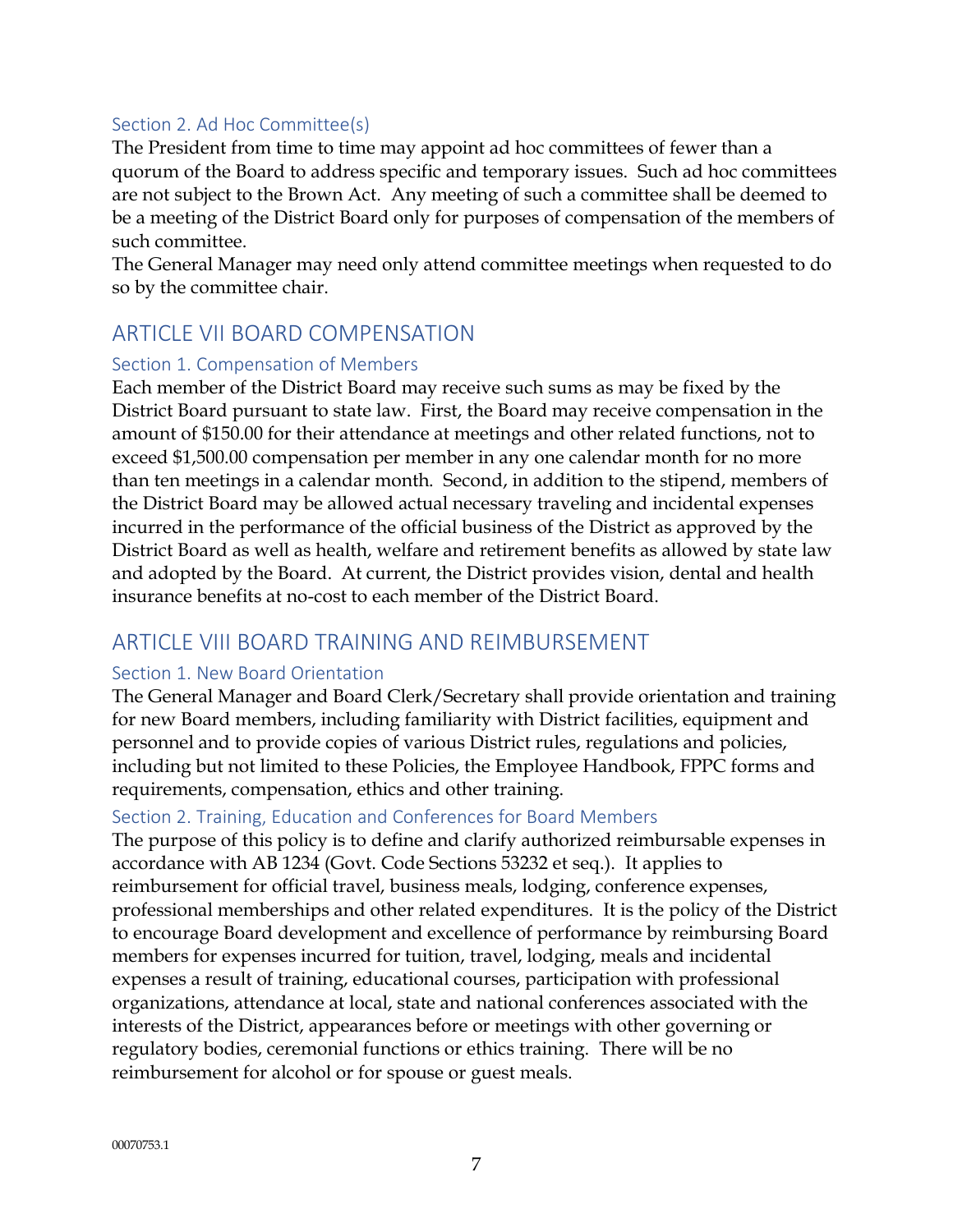When the District sponsors/pays for a table or entrance to an event such as a chamber mixer, fundraiser or another local event that is deemed appropriate for the District to pay for Board member(s) to attend as District representatives, priority order will be given first to the District Board and then to the HARD Foundation Board. When deemed appropriate and if available, each Board member will be given the opportunity to bring a guest representative.

The intent of this policy is that District officials should not be financially burdened or unjustly rewarded as a result of business travel.

Definition of "District-Related Travel": any District-authorized travel to attend meetings, trainings or conferences on behalf of the District. District authorized travelers are responsible for being knowledgeable and complying with the following policy. The District Board of Directors sets the following payment rates for Lodging and Meals and Incidental Expenses (M&IE) for Board members engaging in District-related travel. These rates adjust annually and are specific to the area to which the Board member is traveling. The Board has adopted per diem rates for simplicity of administration. Notwithstanding anything to the contrary, receipts are required to be submitted by all travelers for all District business related reimbursement in compliance with Govt. Code 53232.3. District officials are expected to use good judgment in the use of District funds while on official travel to minimize the total cost to the District.

<span id="page-11-0"></span>Section 2.1. Lodging and M&IE Per Diem Rates/Advance.

Rates - The District will utilize the per diem rates found on the GSA website for the County and City where the meeting or training is being held, or the closest to that location, [US Government General Services Administration \(GSA\) website](http://www.gsa.gov/portal/category/21287) [\(https://www.gsa.gov/travel/plan-book/per-diem-rates\)](https://www.gsa.gov/travel/plan-book/per-diem-rates). The District representative must use the conference rate at the conference hotel if available. If the conference rate is not available, the General Manager or his/her designee will find a non-conference hotel at a rate as similar as possible to the conference rate. The District will make all lodging arrangements and pay directly for such lodging. The District representative may be required to provide a personal credit card for incidentals.

#### *Section 2.1.A. Meals and Incidental Expenses (M&IE)* The M&IE rates include:

- **Payment only for the District representative's expenses such as meals, non**alcoholic drinks, taxes and tips.
- Incidentals e.g., tips for baggage carriers, bellhops and room cleaners.

Travelers may include the daily incidental amount when determining the maximum M&IE rates. Gratuities for baggage carriers, porters and hotel staff (bellhops and room cleaners), as well as ATM fees, bank fees and check cashing fees are included in the daily incidental amount.

Pursuant to state law, District Representative(s) will not be reimbursed for:

- Meal expenses exceeding the maximum meal rate specified in this policy.
- Any portion of the per diem that covers meals that also are provided as part of the conference fees, unless there is a business or health reason for an alternate meal.

00070753.1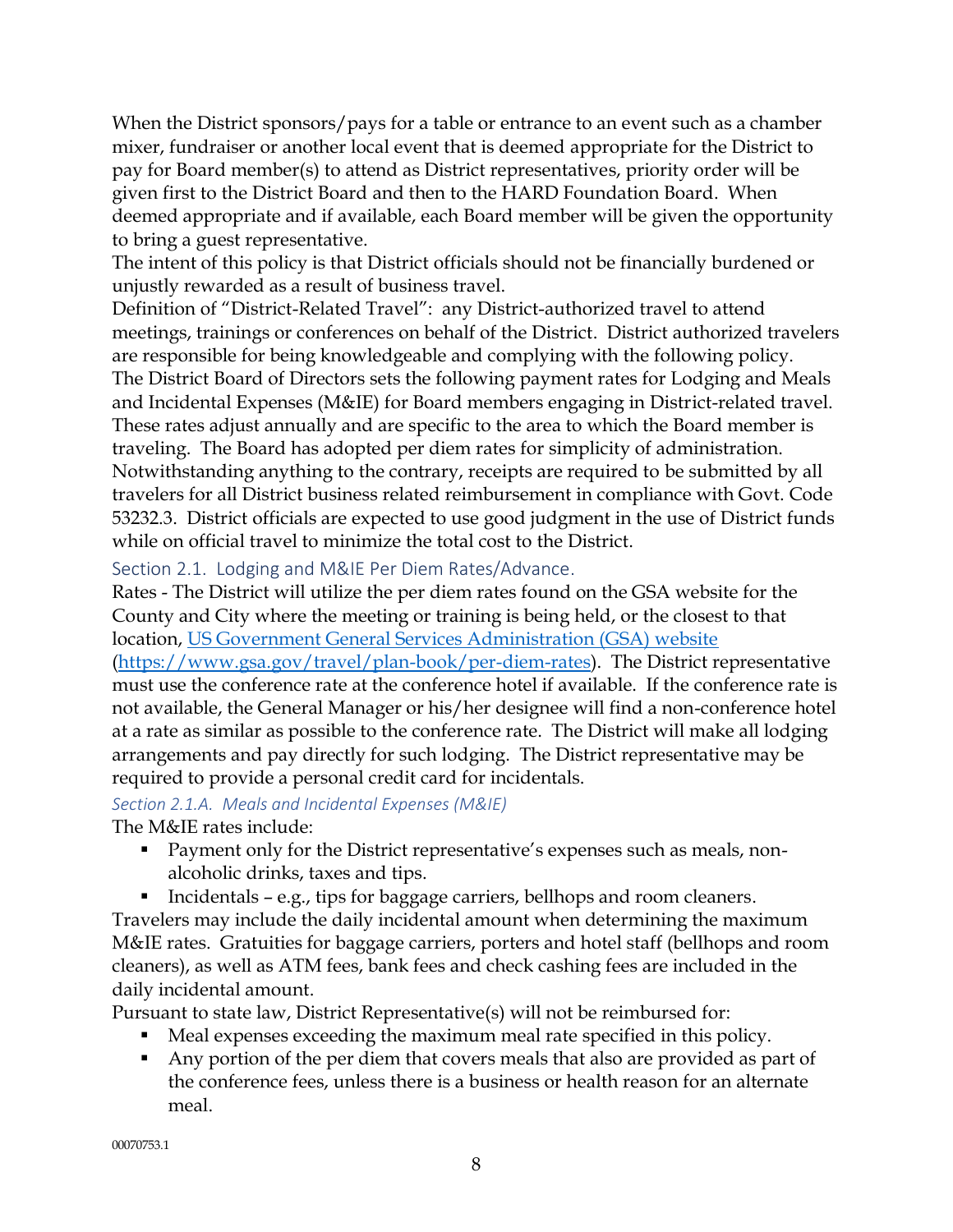Per Diem checks will be issued to the traveler two weeks prior to the date of travel and will be available for pick up at the District during business hours.

# <span id="page-12-0"></span>Section 2.2. Transportation

Board members shall use government or group rates for transportation whenever available. If such rates are not available, the maximum rate for air travel is \$500 + tax and fees round trip within California. All such travel must be coach class unless the Board member himself or herself pay for an upgrade.

Airport shuttles and public transit should be used whenever possible, such cost not to exceed \$100 per day. If a taxi is necessary, such cost shall not exceed \$100 per day. Rental vehicles are permitted when other transportation is unavailable and when it is the most economical mode of transportation or necessary for District business purposes. Advance reservations should be made whenever possible and a compact or economy model car should be requested. Officials should utilize rental insurance to protect the District. Board members are encouraged to share vehicles and the District will seek the lowest possible rate.

Board members shall utilize long-term airport parking whenever possible.

### *Section 2.2.A. Mileage*

Reimbursement for the cost of the use of a Board member's vehicle will be on the basis of total miles driven and at the rate specified in the Internal Revenue Service Guidelines in effect at the time of the vehicle usage. However, the total mileage reimbursement cannot exceed the price of a coach airfare ticket to and/or from the same destination; the price will be determined by obtaining the lowest price for such travel in the two weeks prior.

## <span id="page-12-1"></span>Section 2.3. Amounts Above the Set Rate/Annual Increase

When the amount to be expended or reimbursed is going to exceed the policy limit, the expenditure must be approved at a public meeting before it is incurred. A Board member may choose to pay additional amounts at his/her own expense.

## <span id="page-12-2"></span>Section 2.4. Spouses

When an official takes a spouse or other family member on an official trip, the official will be personally responsible for all of the family member's expenses and will be reimbursed only for the expenses the official would have incurred traveling alone. When traveling by airline the official must obtain a separate quote for the lowest cost airfare available for the official traveling alone. This is the amount the official can claim and must be attached to the expense statement. Meals must be identified and separated including applicable taxes and tips.

## <span id="page-12-3"></span>Section 2.5. Credit Cards

District Board members will not be provided credit cards.

#### <span id="page-12-4"></span>Section 2.6. Reporting.

At the next regular Board meeting after a Board member's attendance at a conference or other event at District expense, he/she shall provide a brief or written report regarding that conference. The written report may be provided on a form which will be included in the Agenda packet.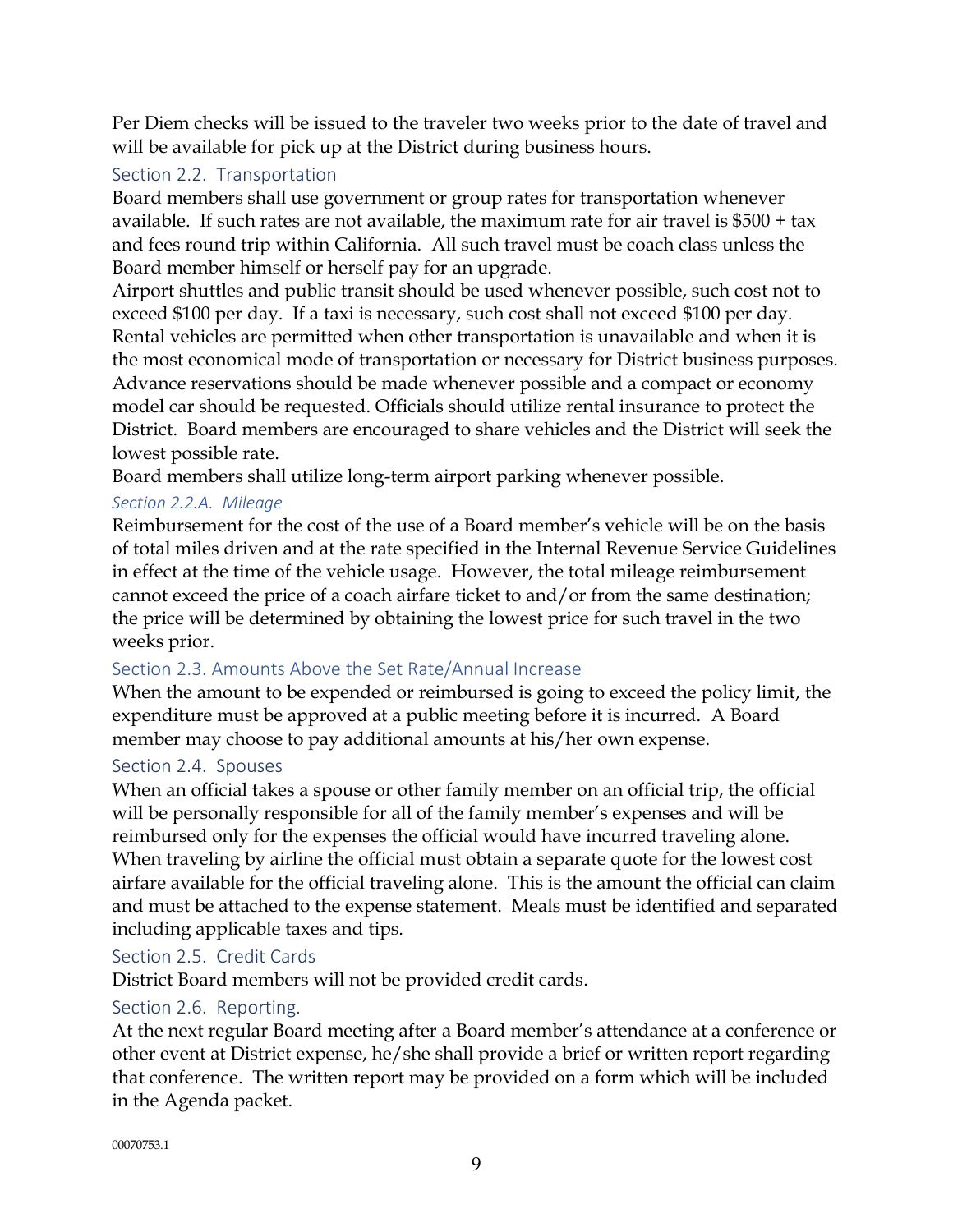#### <span id="page-13-0"></span>Section 2.7. Enforcement

Use of public resources or falsifying expense reports in violation of this policy may result in any or all of the following: (1) discipline; (2) loss of reimbursement privileges; (3) a demand for restitution to the District; (4) civil penalties; and (5) prosecution for misuse of public resources.

### <span id="page-13-1"></span>Section 2.8. Expense Reports

Board members must submit the appropriate District form for each trip by the date set each month for per diem advance or submissions for reimbursement. This date is chosen to coordinate with the preparation of the warrant register. Each Board member must fill out his/her own expense statement. No further travel will be allowed until the statement is submitted. Board members must attach receipts for all expenses, to their completed expense statement. If receipts are not readily available, then a written statement attesting to the cost of the item must be attached to the expense statement. All expense reports are subject to audit and verification of compliance with this policy. Inability to verify expenses will result in the expense being borne by the individual.

#### <span id="page-13-2"></span>Section 2.9. Ethics Training

Board members subject to this Policy shall attend Ethics Training as required by the Fair Political Practices Commission regulations, as those may be amended from time to time and pursuant to Government Code Section 53235.

A Director shall not attend a conference or training event for which there is an expense to the District if it occurs after they have announced their pending resignation, or if it occurs after an election in which it has been determined that they will not retain their seat on the Board.

# <span id="page-13-3"></span>ARTICLE IX VACANCIES AND ELECTIONS

#### <span id="page-13-4"></span>Section 1. Board Vacancies

Filling vacancies in the office of Director shall be in accordance with Govt. Code Section 1780 as those may be amended from time to time.

#### <span id="page-13-5"></span>Section 2. Board Elections

Board elections shall be in accordance with the provisions of the California Elections code and enabling legislation.

# <span id="page-13-6"></span>ARTICLE X AMENDMENTS TO POLICIES AND PROCEDURES

#### <span id="page-13-7"></span>Section 1. Amendments to Policies and Procedures

The policies and procedures shall be amended only with the approval of at least a majority of the members of the District Board at a District Board meeting. In the event that a Board Policy is found to be in conflict with state or federal law or the rules of a higher authority, that portion of such policy is automatically null and void without Board action and shall be deleted from the accumulated body of policies and rules. If disagreement over the application, extent or interpretation of policy arises, the resolution of the conflict will be based on the majority opinion of the Board. If such an interpretation is deemed to have future significance, an amendment to the applicable

00070753.1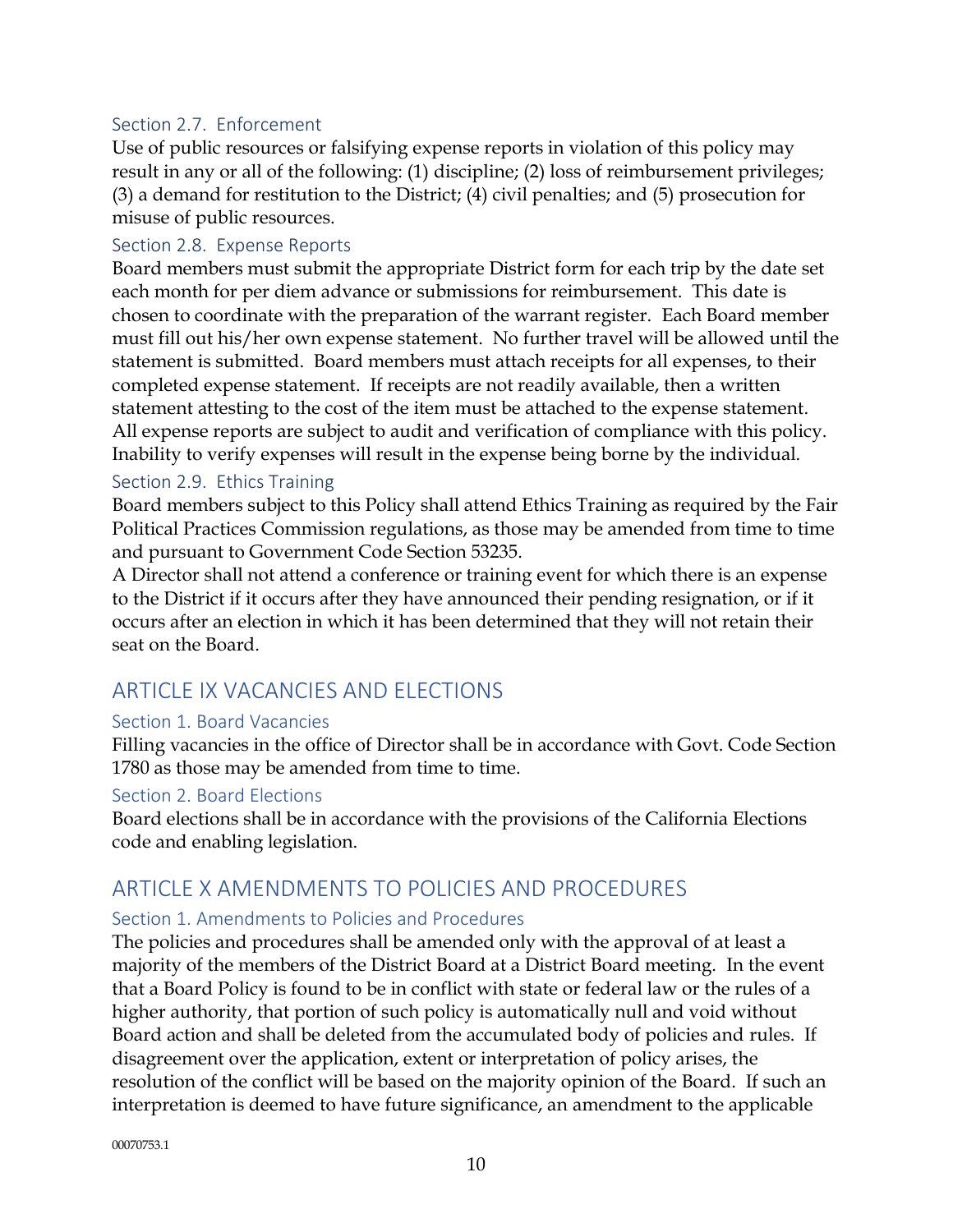policy, as a Board rule, shall clearly specify the intent of the Board in interpreting the policy.

# <span id="page-14-0"></span>ARTICLE XI BOARD OF DIRECTORS POLICY MANUAL REVISIONS

<span id="page-14-1"></span>

| Section   The District | Implement/Revision Date |
|------------------------|-------------------------|
|                        |                         |